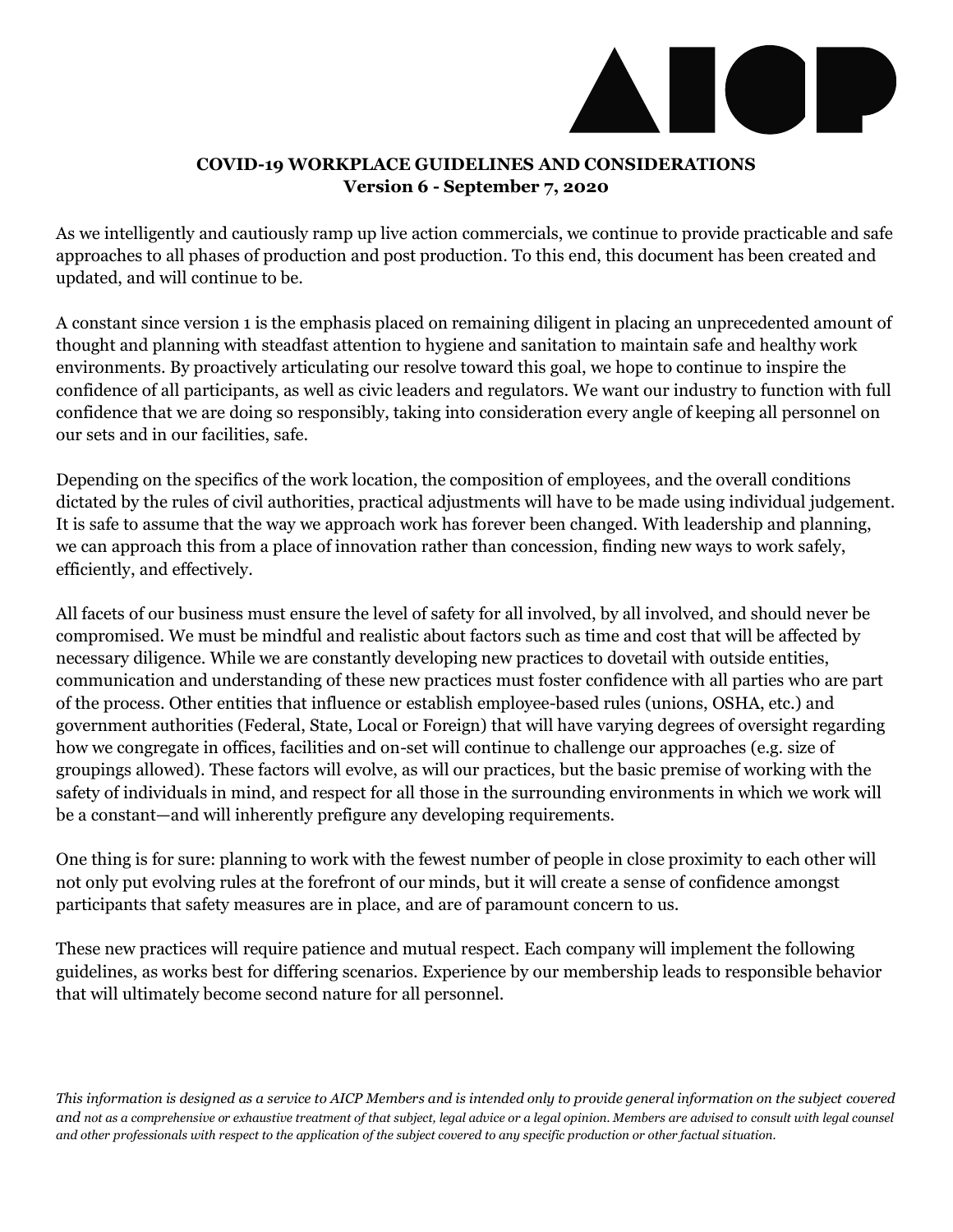

Having produced hundreds of commercials under the previous five versions of the guidelines since late April, we all continue to learn. We've proven our commitment to the business and to each other and have proven our ability to adapt. While there can be no equivocating when it comes to maintaining a safe work environment, our industry is comprised of filmmaking professionals who have each other's backs, at every turn of a project, this dynamic is of even greater importance when it comes to health and safety. There will undoubtedly be times when an individual will need to be reminded that they can step off the set and go outside for some mask-less fresh air, there will be times when an individual will need to be reminded to check their distance from another individual, there will be times when an individual will need to be reminded to wash their hands or fix their PPE. Any amount of designated COVID personnel cannot be in all places at all times. Any participant on any production not only has the right to help correct something in need of correcting, they should feel compelled to and should be encouraged to take action by those in charge. This goes between departments, and it knows no rank. And, this should not be done from the position of anger or shame. This is us having each other's backs in a time where the entire world needs to have each other's backs.

For the foreseeable future, we will keep offering insights and commonsense guidance, with the goal of maintaining the responsible, productive industry we are so proud to be a part of.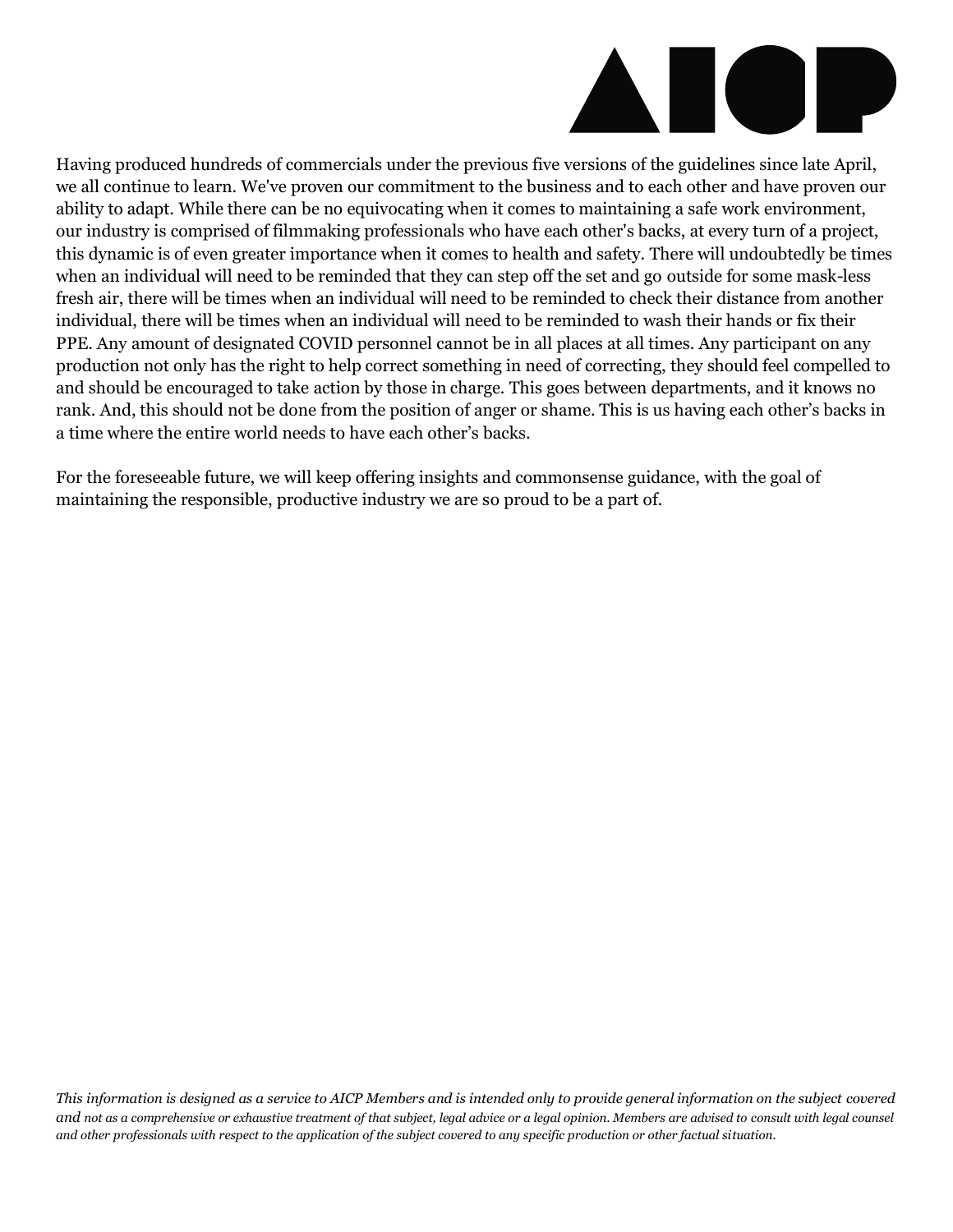# **GENERAL PRACTICES FOR ALL WORKSITES (On-Set/Stage/Studio/Facility/Office)**

## **HR Considerations:**

- Consider the mental and physical health and wellness of all personnel during these unprecedented times.
- Utilize a Daily Health Screening for all participants working with others in-person
- Identify person(s) responsible for COVID support and management
	- Office: Person(s) assigned by company managers
		- Set: Person(s) assigned by Producer
- Consider policies and regulations for personnel who may be traveling locally and long distance.
- All personnel should be contacted if they were determined to have been in close contact with an individual confirmed with COVID-19.
- Review any established Paid Time Off policy for conformity with current state and federal requirements.

# **Symptom Identification and Personal Screening:**

- All personnel must participate in self-screening each day prior to arriving on set or the workplace as has been required by various Government and Regulatory bodies. [\(SEE AICP GOLD STANDARD FOR](https://www.aicp.com/business-resources/business-affairs-information/aicp-guidlines/covid-19-workplace-guidelines/aicp-gold-standard-for-personnel-screening/)  [PERSONNEL SCREENING\)](https://www.aicp.com/business-resources/business-affairs-information/aicp-guidlines/covid-19-workplace-guidelines/aicp-gold-standard-for-personnel-screening/).
- Some ways to fulfill this requirement are:
	- Electronic survey, which can be pushed by email or app to all personnel. The results of the prior day's self-screening should be confirmed to be "UNCHANGED" by the designated Compliance Assistant upon arrival to the workplace.
	- Non-electronic survey, which can be done by designated Compliance Assistant using a written checklist prior to, or upon arrival to the workplace.
	- For visits to the workplace by unscheduled personnel, screening processes must be completed before they enter the workspace.
- Anyone who reports to work with new and unexplained symptoms that point to possible of COVID-19 infection will be instructed to return home and contact their healthcare provider.
- Americans with Disability Act (ADA) conformity:
	- All employees should be subject to the same screening, after a conditional offer of employment.
	- $\circ$  In accordance with the ADA and other applicable laws, only a designated person(s) may be privy to medical information provided by personnel. All such information must be stored separately from the employee's personnel records and be held in the strictest confidence.
- Please note, when working at a rented facility (e.g. studio lot, stage), there may be specific requirements for screening which may be performed by designated individuals employed by the facility.
- Currently, reliable testing with timely results for active cases is not readily available on-site, and varies geographically. Therefore, symptomatic polling is the most reliable screening process.
- In addition, many use periodic temperature taking as an easy form of identifying possible infection. While this is not a fail safe measure, it can be an effective way of identifying a symptomatic person who did not report a fever at the time of reporting via screening or check in.

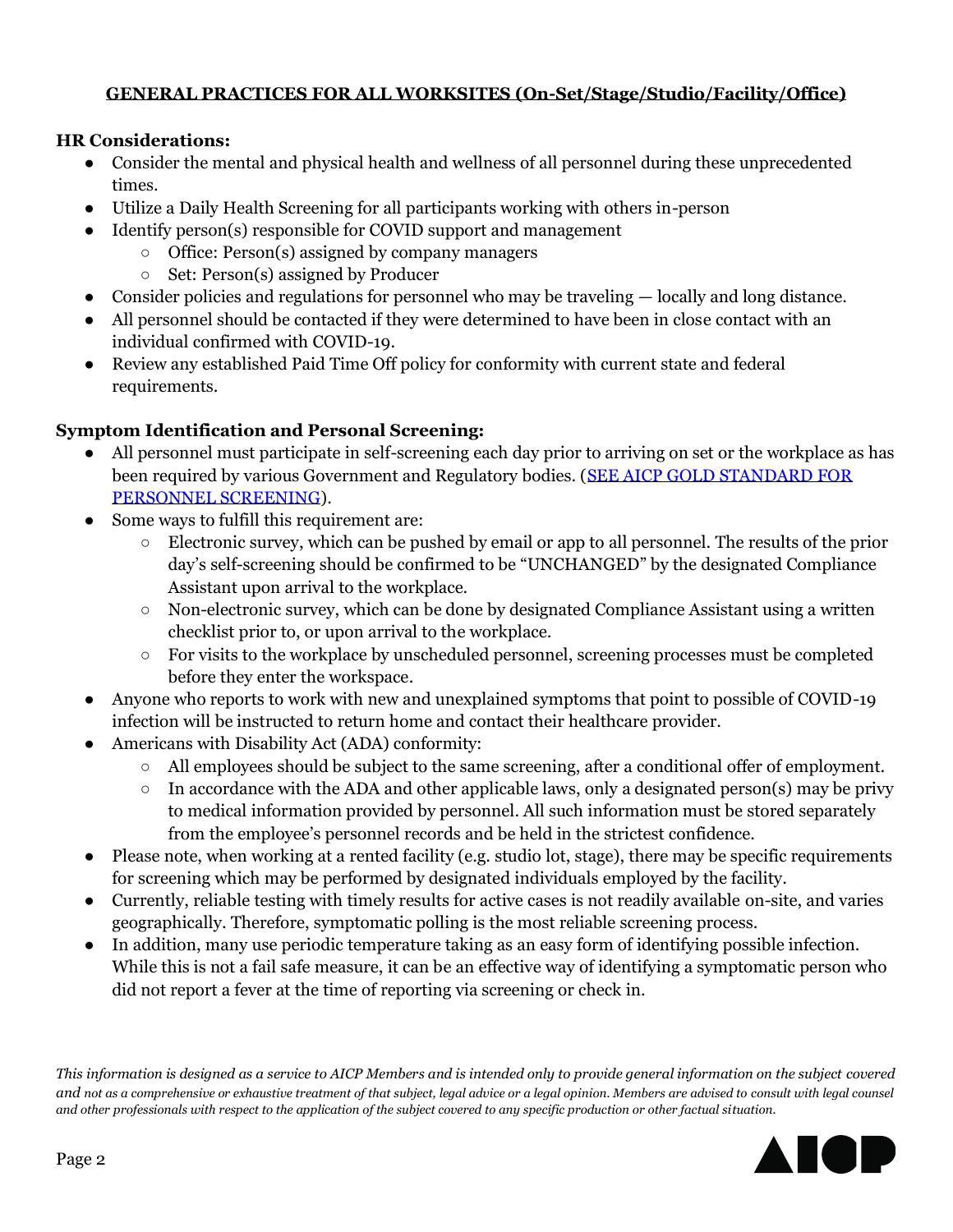# **Development of Symptoms:**

- All personnel must immediately report to a designated Compliance Assistant or Medic at the workplace if they are experiencing symptoms of COVID-19.
- If any personnel develops symptoms of COVID-19 (not reported prior in the daily screening process), they must not go to work and should immediately contact their healthcare provider, and their direct supervisor as soon as practicable.
- Persons diagnosed with COVID-19 should follow CDC-recommended steps and prevailing governmental regulations. They should not return to work until the following conditions have been satisfied:
	- $\circ$  The CDC's current Symptom-Based Strategy is recommended, which at this time calls for:
		- At least 24 hours have passed since recovery defined as resolution of fever without the use of fever-reducing medications **and** improvement in respiratory symptoms (e.g., cough, shortness of breath).
		- At least 10 days have passed since the symptoms first appeared.
		- A person who has tested positive for COVID-19 and has been hospitalized may return to work only when their healthcare provider advises them to do so.
- Persons who have not had COVID-19 symptoms but who tested positive and are under isolation should follow the CDC's time-based strategy:
	- At least 10 days have passed since the date of their first positive COVID-19 diagnostic test, assuming they have not subsequently developed symptoms since their positive test.
	- If they develop symptoms, then the symptom-based strategy should be used.
- Doctor's notes are not required to return to work as long as the individual meets the CDC criteria listed.
- If any personnel have come into close contact with someone who has tested positive for COVID-19, they must not go to work and should contact their healthcare provider, and direct supervisor or designated person as soon as possible. Local public health guidance for quarantine (14 days) will be followed. "Close contact" will be defined per CDC guidance as being within six feet for 15 minutes or more.
- If an employer receives a report that any person is confirmed with COVID-19 after working, employers should inform personnel who were in "close contact" of their possible exposure to COVID-19, but maintain confidentiality as required by law.

# **Exposure Reduction:**

# **Employer**

- Employers must conduct a daily screening of current or prospective personnel (after a conditional offer of employment has been made), when others are present at the workplace.
- All Employers should familiarize themselves with the US Equal Employment Opportunity Commission rules [in this simple Q&A](https://www.eeoc.gov/wysk/what-you-should-know-about-covid-19-and-ada-rehabilitation-act-and-other-eeo-laws) to create company policy and procedures for the workplace.
- Provide a washing station(s) when there is no access to running water.
- Provide alcohol-based hand sanitizer with a minimum of 60% alcohol (self-dispensing when possible).
- Separate washing stations from hand sanitizing dispensers.
- Offer appropriate Personal Protective Equipment (PPE) to all personnel.

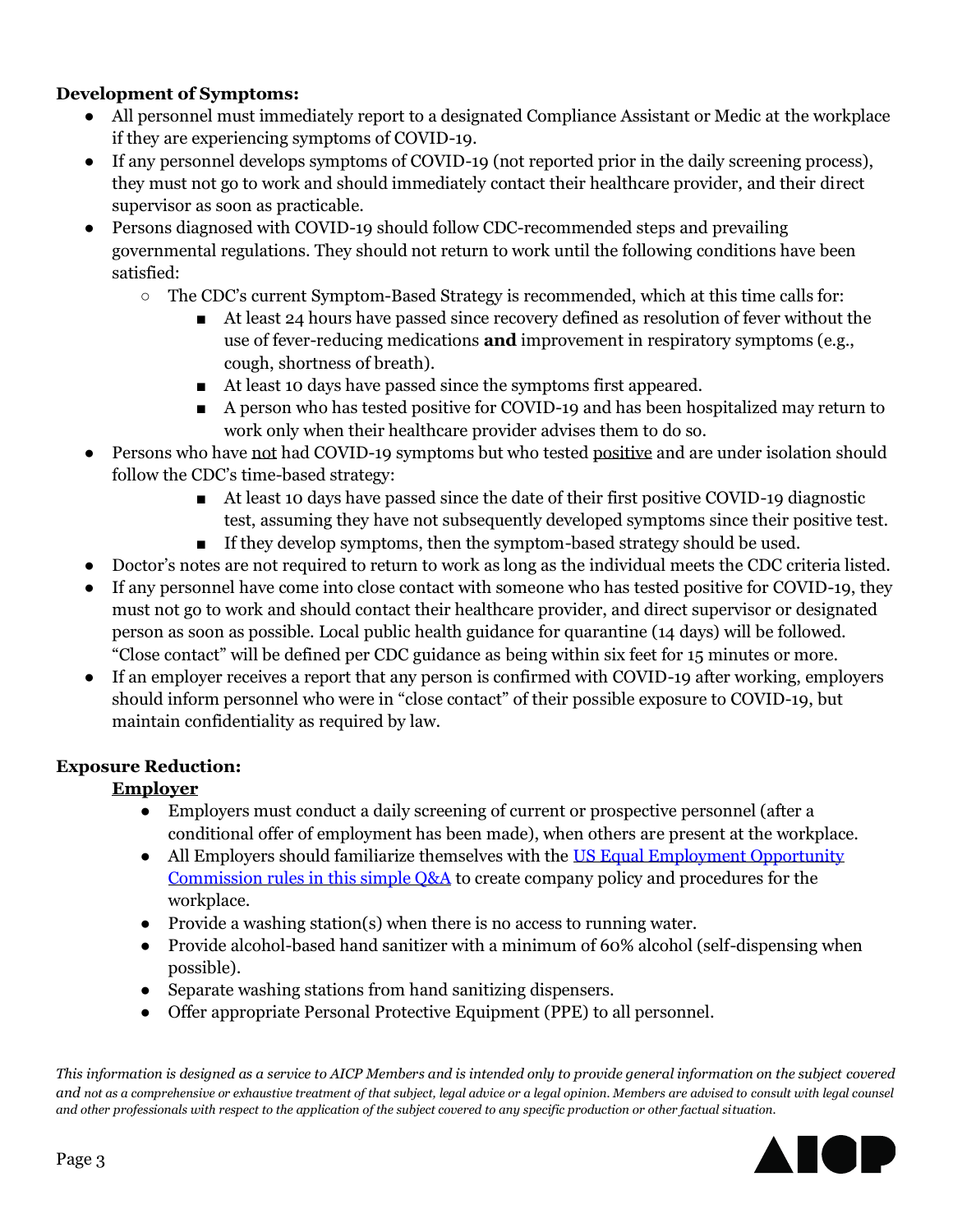# **Exposure Reduction – Employer (Continued):**

- Permit people to supply their own PPE, when they have specific personal preferences, as long as the PPE conforms to policy.
- Ensure proper distancing at:
	- Work stations
	- Meal seating
	- $\circ$  Also, when possible, implement 6 foot markings on floors where personnel need to line  $\overline{11}D$
- Designate pathways as one-way when possible.
- Store and stock adequate supplies of all required PPE.
- Encourage a work-from-home strategy when possible.
- Consider shifting work day start and end times to avoid rush hour commutes, congestion in elevators, lobbies, and common areas.
- Request that building management share their preparedness plans and confirm that building staff have appropriate PPE, and are adequately educated regarding social distancing and cleaning / disinfecting protocols.
- Request from building management a safety data sheet for all chemicals used for cleaning and have them confirm that the building's cleaning equipment is operational and maintained.
- Confirm that management inspects and maintains building equipment outside of your control.
- High touch points and equipment should be regularly wiped down during the day.
- Have a designated person in the role of a Compliance Assistant to maintain best practices suitable for your worksite(s).
	- This individual should be trained on health and safety precautions, policies and procedures related to COVID-19 prevention, infection prevention practices, and PPE.
	- $\circ$  The designated individual(s) will oversee and monitor physical distancing, symptom monitoring, disinfecting protocols, and PPE compliance.
	- All personnel should know who the designated person(s) is and how to contact them.
- During production, incorporate pertinent COVID-19 considerations into Daily Safety Meeting. Staggered start times may require multiple meetings.

## **All Personnel**

- All personnel must fill out the employer's screening questionnaire and acknowledgement.
- All personnel should familiarize themselves with the current [Centers for Disease Control](https://www.cdc.gov/coronavirus/2019-ncov/prevent-getting-sick/how-covid-spreads.html?CDC_AA_refVal=https%3A%2F%2Fwww.cdc.gov%2Fcoronavirus%2F2019-ncov%2Fabout%2Findex.html)  [COVID-19](https://www.cdc.gov/coronavirus/2019-ncov/prevent-getting-sick/how-covid-spreads.html?CDC_AA_refVal=https%3A%2F%2Fwww.cdc.gov%2Fcoronavirus%2F2019-ncov%2Fabout%2Findex.html) information.
- Avoid touching your mouth, eyes, and nose.
- Wash hands frequently with soap and water for at least 20 seconds.
- Periodically attend to hand hygiene during the day and at the start and end of all scheduled breaks.
- Utilize PPE, including but not limited to face coverings that cover the nose and mouth, face shields, goggles, gloves, finger cots, etc., as needed or required.
- Replace PPE as necessary.
- Dispose, clean, or store PPE properly.
- Limit number of people to essential personnel.

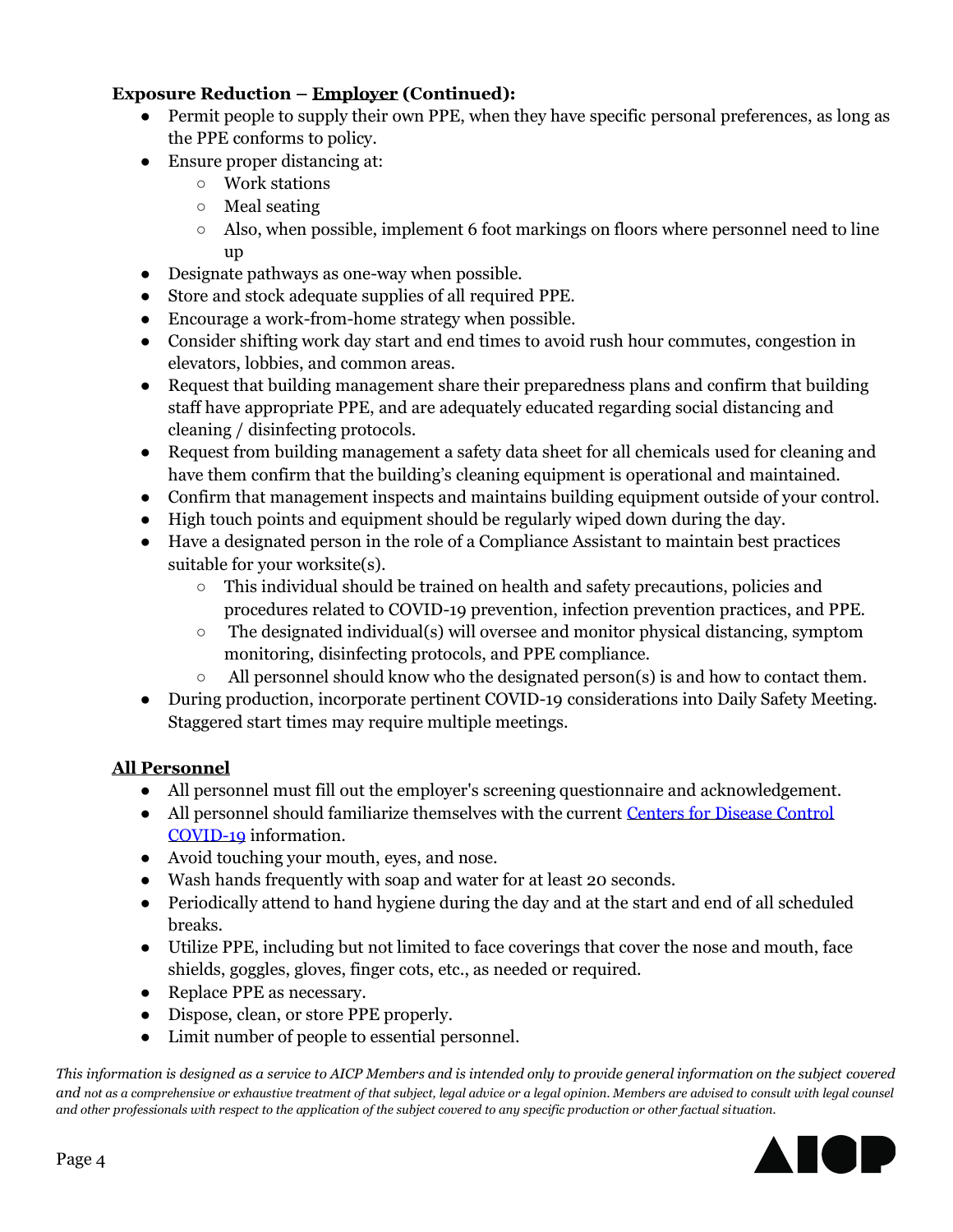# **Exposure Reduction – All Personnel (Continued):**

- Maintain good ventilation.
- Maintain social distance of a minimum of 6 feet whenever possible.
- Face coverings should be worn in the presence of others and absolutely required when 6-foot social distance is not possible.
- Maintain personal hygiene and follow CDC advice (e.g. sneeze or cough into the elbow or tissue).
- Work with the Producer and Department Heads to follow proper sanitary guidelines.

# **Surface Transmission Mitigation:**

## **Employer**

- Department heads and managers must ensure that proper sanitary measures are being taken within areas/items used by their department.
- Designate individual(s) for overall housekeeping.
- Post signage to remind people to wash and/or sanitize their hands.
- Designate an area to receive deliveries outside vs. inside office / motorhome, and clearly post sanitary policies for messengers and deliveries.
- Provide covered no-touch trash disposal.
- Provide ample disposal receptacles for PPE.
- Make appropriate disinfectant supplies accessible to all personnel.
- EPA-approved disinfectant with a claim against SARS-CoV-2 should be widely available at the workplace.

## **All Personnel**

- Maintain regular housekeeping practices in your immediate space, including routine cleaning and disinfecting of surfaces, equipment, and other elements of the work environment.
- Use appropriate disinfectant to avoid damaging surfaces.

# **Reduce Commonplace Touchpoints:**

## **Employer**

- Provide a sensor-activated environment when possible (water coolers, toilets, faucets, soap dispensers, paper towel and hand sanitizer dispensers).
- Consider providing finger cots (preferable) or gloves for any shared equipment (e.g. copy machine, microwave) especially when washing stations or appropriate methods of disinfectant are not immediately accessible.
- Assign individual designated printers and scanners when possible for those whose tasks cannot be accomplished by electronic forms of communication.
- Assign tasks to specific individuals when possible (e.g. one person turns office lights on/off, one person adjusts thermostats, one person accesses specific areas, etc).
- Provide specific office supplies, such as pens (and have individuals label and keep them).
- Clean and sanitize all surfaces including high touch areas (fixtures, light switches, appliance handles, buttons, etc.) on arrival and departure of staff and clients.
- Ensure adequate stock of eco-friendly disposable products (plates, utensils, toilet paper, paper towels, etc) when reusable, washable, service items are not available or practical.

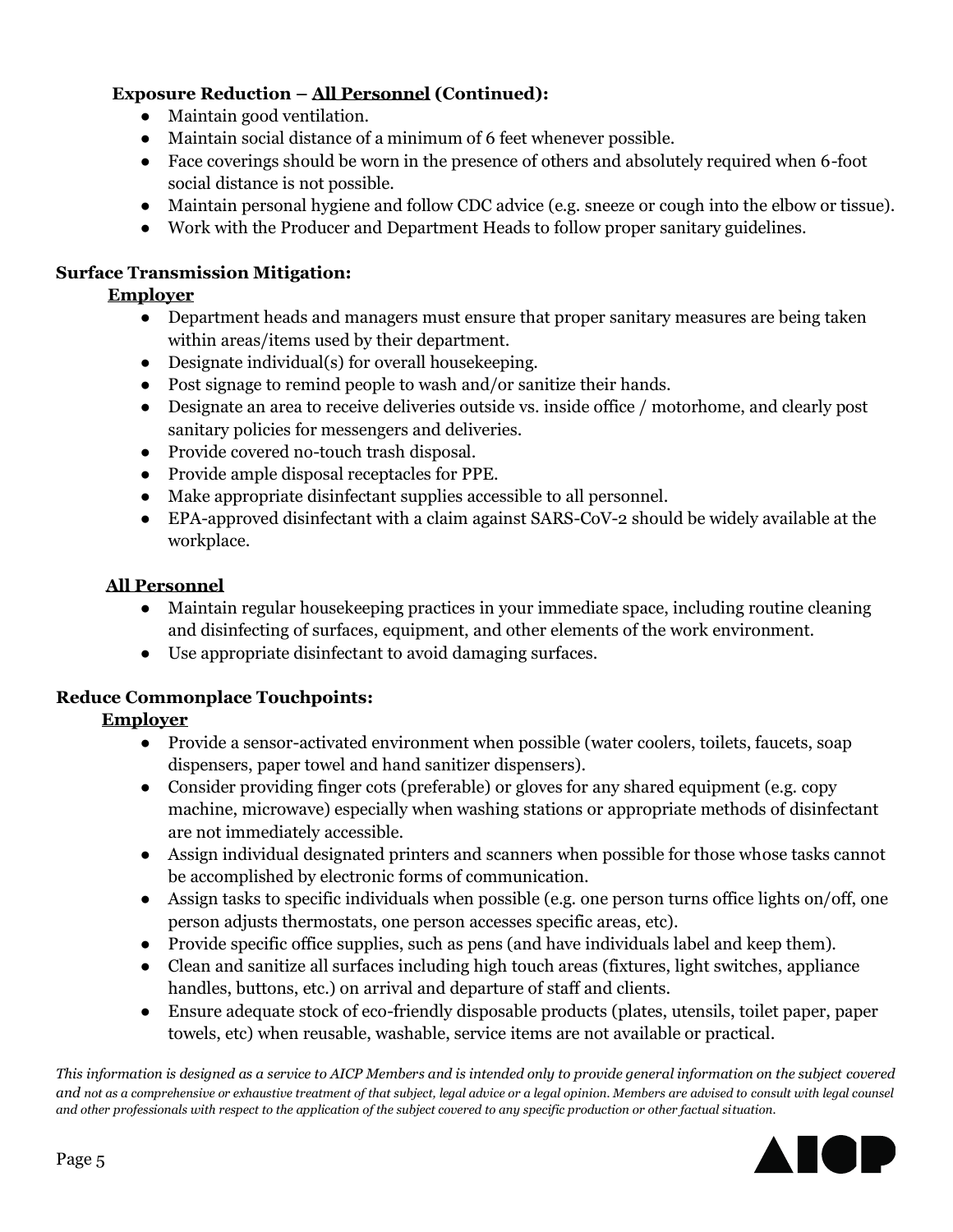# **Reduce Commonplace Touchpoints – Employer (Continued):**

- Eliminate self-serve in kitchen and designated food service areas (includes coffee).
	- Do not provide snack bowls or unpackaged goods.
	- Do not provide fruit that isn't individually wrapped, or washed and peel able.
	- Do not provide shared platters.
- Stagger group meals to allow for social distancing guidelines.

### **All Personnel**

- Use a cell phone as opposed to a landline.
- Individuals should park and move their own vehicles.
- Use personal/reusable water bottles (clearly labeled with owner's name), dishes, and flatware when sanitary conditions for use can be maintained. Otherwise, use ecologically friendly singleuse flatware, plates, and cups.
- Use contactless payment (as opposed to petty cash) whenever possible.
- Do not share cell phones, tablets, or computers.

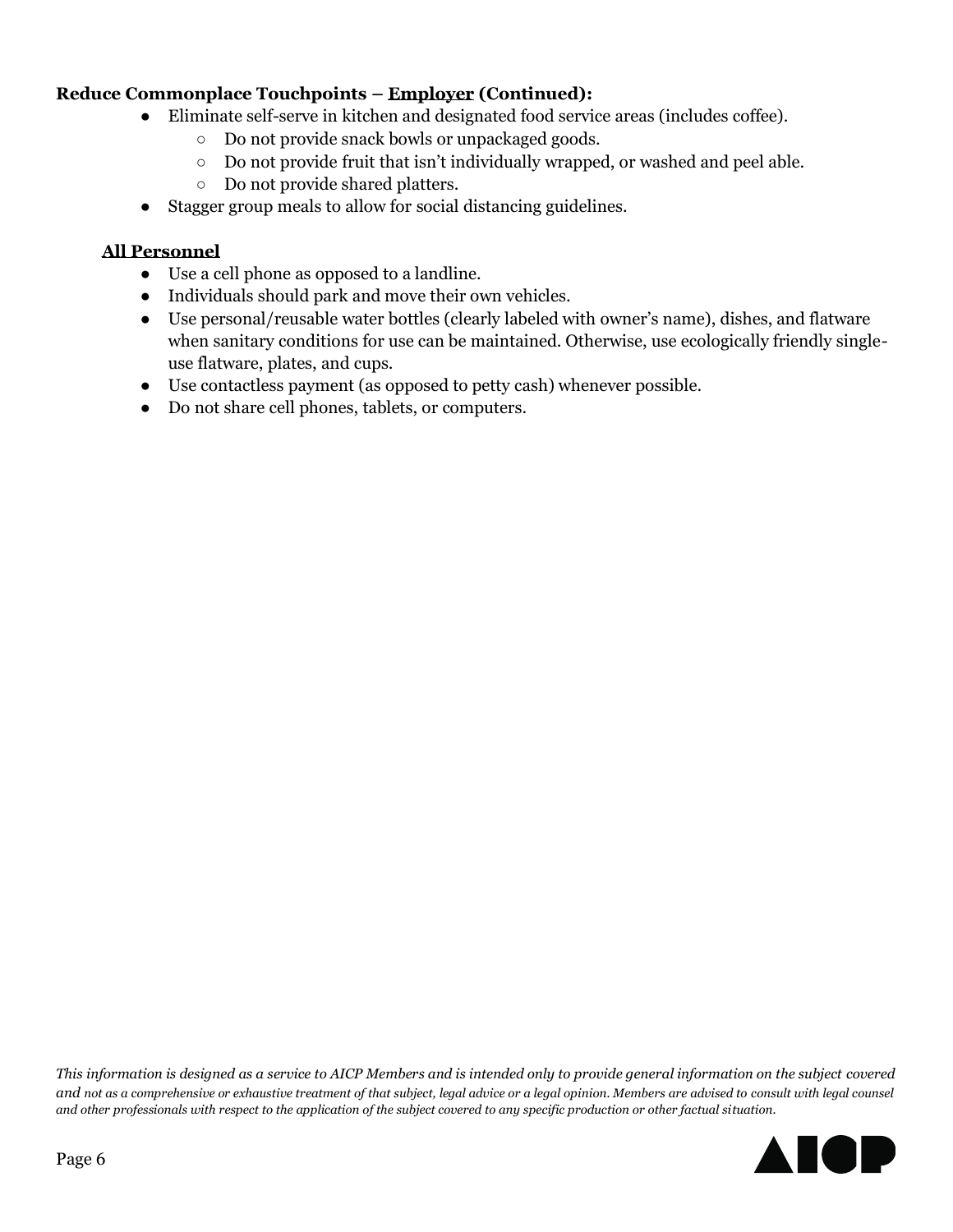# **PRODUCTION SPECIFIC CONSIDERATIONS**

## **Art Department**

- Allow the appropriate amount of time for pickups and dropoffs.
- Make decisions on the tech scout, and get approvals from Agency / Client as early as possible.
- Consider the potential value of art department prep and strike days. The time may be coordinated with location cleaning requirements.
- Allow for time to switch out and sanitize props as necessary.
- Coordinate between Art and Wardrobe departments with regard to handling of jewelry, bags, etc.
- Click [here](https://images.magnetmail.net/images/clients/AICP/attach/Guidelines/GUIDELINES_L44SetDecProtocols.pdf) to view detailed information recommended by IATSE Local 44 Set Decorators.
- Click [here](https://images.magnetmail.net/images/clients/AICP/attach/Guidelines/GUIDELINES_L44FoodStylingProtocols.pdf) to view detailed information recommended by IATSE Local 44 Food Stylists.
- Click [here](https://images.magnetmail.net/images/clients/AICP/attach/Guidelines/GUIDELINES_L44AICPMemberCompLetter.pdf) to view letter from IATSE Local 44 to our member companies.

# **Camera Department**

- Schedule pick-up from camera house if necessary.
- Handling and cleaning of camera equipment should be done only by members of the camera department.
- Review procedures of camera houses to minimize the number of handlers.
- Click [here](https://www.aicp.com/assets/editor/600_Recs.pdf) to view detailed recommendations from IATSE Local 600.

# **Casting**

- Consider remote casting sessions and callbacks.
- Schedule in-person auditions and callbacks further apart to accommodate social distance.
- Require that talent honor their specified appointment time.
- Distribute scripts digitally.
- Check talent in from outside the casting office.
- Sign talent in and out digitally if possible, otherwise assign one individual to do so.
- Minimize the number of personnel working with talent.
- Consider having talent bring their own personal items to simulate props (phone, etc).
- Place partition between or provide appropriate PPE for talent during in-person group auditions.
- Include wardrobe specs in the breakdown to increase the likelihood of being able to use the talent's personal wardrobe.
- Consider backups for each role when making final cast selections.
- Limit the number of Agency / Client personnel attending a callback due to social distancing requirements.

# **Catering / Craft Services**

- Provide adequate tables and seating (outdoors when possible) to allow for social distance.
- Provide hand washing station(s) in close proximity to the meal area.
- Provide only single-serve packaged condiments.
- Provide individual, prepackaged snacks and other food items such as fruits that naturally require peeling.

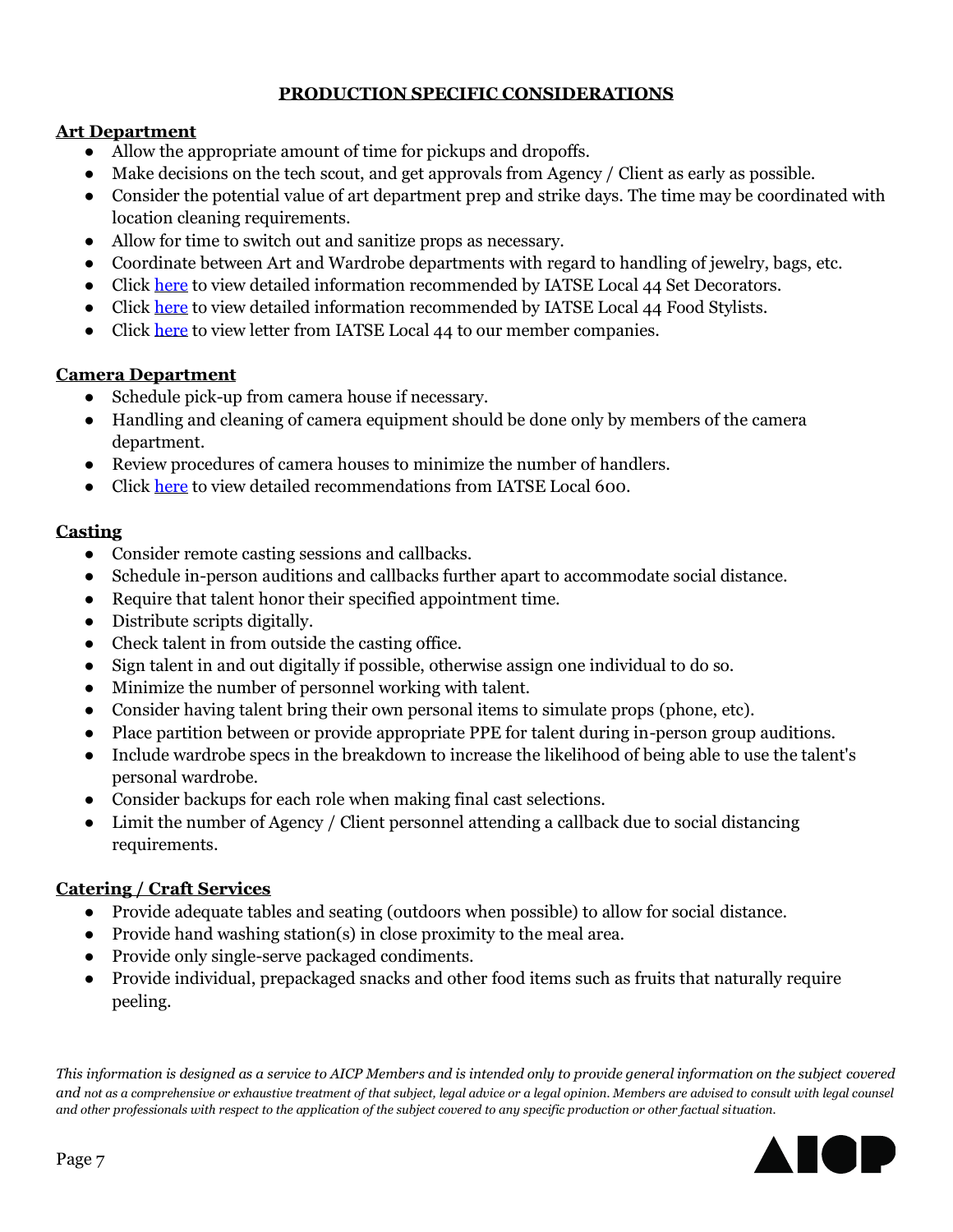## **Catering / Craft Services (Continued):**

- Refill reusable water bottles without person-to-person contact, and without contact between bottle and dispenser.
- Wash hands before entering the catering or craft services area.
- Wear PPE at all times when preparing or handling food.
- Follow all public health regulations regarding the delivery, handling, preparation, and distribution of food, including use of appropriate food service PPE, safe food temperatures, etc.
- Stagger meals times when possible.
- Serve food from the truck window or from individual boxes.
- Craft service may not cook or prepare food.
- Assign one person to distribute drinks.

# **Director Scouting / Tech Scouting**

- Director scout virtually when possible.
- Self-drive when possible.
- Minimize the number of locations that require in-person scouting.
- Consider size and space when reviewing location options.

# **Electric / Grip Departments**

- Handling of grip and electric equipment should only be done by members of those departments (stingers, apple boxes, stands, etc. often support other departments).
- Coordinate specific needs of Art and Camera departments well in advance.

# **Hair & Make-Up**

- Wear appropriate PPE for the duration of person-to-person contact.
- Provide space between make-up stations or provide a partition in between.
- Use single-use brushes and applicators if proper disinfectant cannot be guaranteed.
- Disinfect equipment in between uses.
- Mix foundation, powders, lipstick, etc. on a separate clean palette for each individual.
- Clean hairbrushes and combs with appropriate disinfecting solution.
- Have talent wear a mask when possible (e.g. while having their eyes or hair done).
- Only remove the PPE when essential.
- Once made up, talent may consider a face shield (as opposed to a mask) to not disturb completed makeup.
- Consider having the talent show up having done their own hair or make-up (confer with your Hair or Make-Up Artist first).
- Click [here](https://images.magnetmail.net/images/clients/AICP/attach/Guidelines/GUIDELINES_L706CraftRecs.pdf) to view detailed recommendations from IASTE Local 706
- Click [here](https://www.aicp.com/assets/editor/798_Guidelines.pdf) to view detailed recommendations from IASTE Local 798

## **Handling of Equipment**

- Assign work tools to individuals or have them use their own tools whenever possible.
- Require individuals to sanitize their own equipment.
- Limit the number of people who handle certain materials and/or equipment.

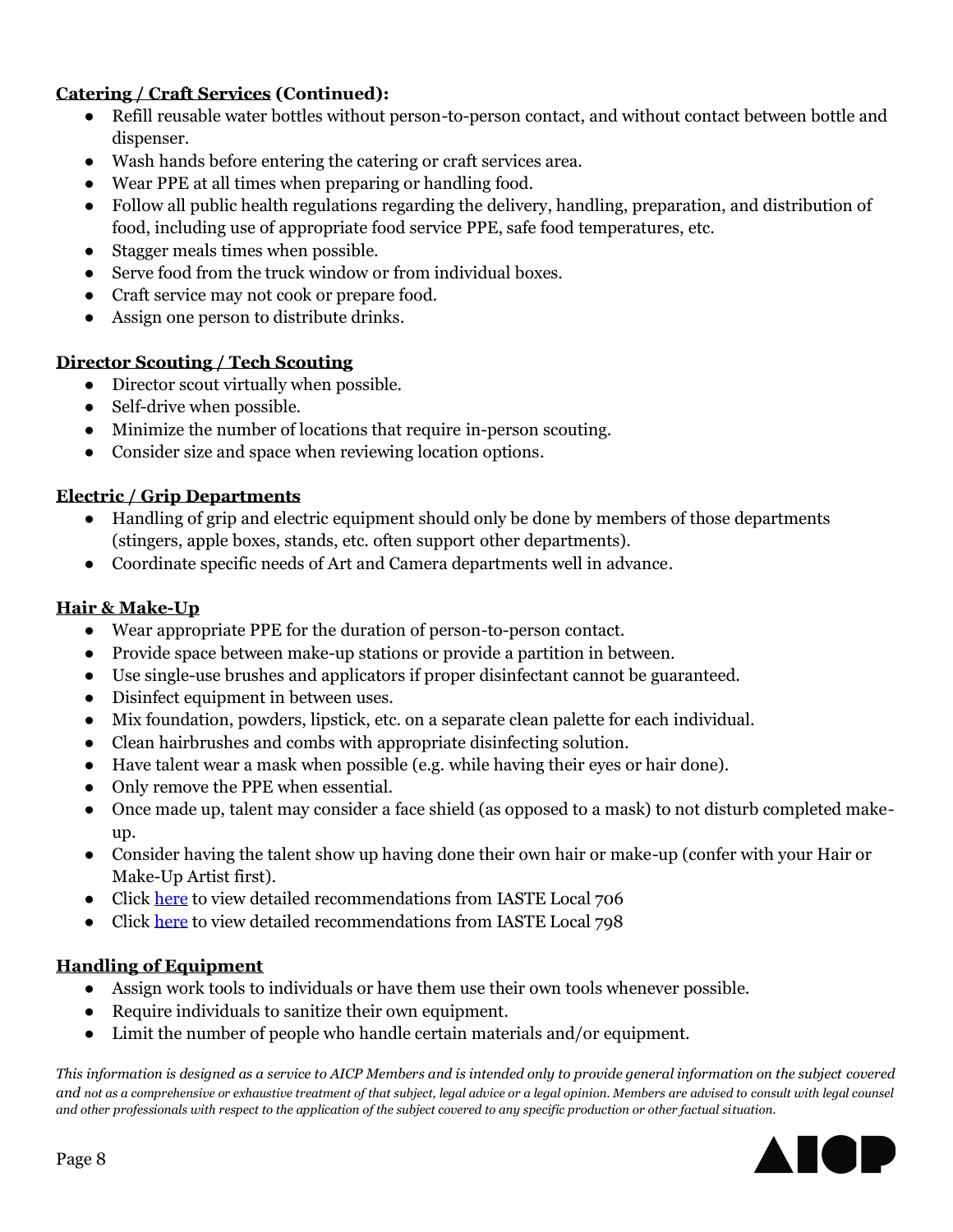# **Handling of Equipment (Continued):**

- Check gear in a separate space to avoid cross contamination, when possible.
- Avoid direct handoffs (one person puts an item down, another person picks it up without proper sanitization).
- Do not allow for shared walkie talkies.
- Sanitize replacement batteries in between uses. No one should carry replacement batteries for others on their belt.
- Hands should be cleaned before and after handling props, accessories, and other items.

### **Location Department**

- Provide a clean work environment.
- Utilize locations repped by agents / services (as opposed to cold scouting) when possible.
- Assign one individual to handle (post and remove) location signs.
- Close every set. No non-essential visitors. This must be actively monitored.
- Require the owner of a location to reduce personal belongings prior to shooting.
- Apply for permits as early as possible.
	- Neighbors or neighborhoods may have a diminished desire for the presence of film crews for the time being.
	- Acquiring signatures will be logistically more difficult.
	- Fewer people may be eager to provide signatures for filming activity on their street. Consider electronic methods to gather permissions.
- Execute location contracts as early as possible.
- Anticipate providing alternative lodging to house occupants for the duration of the shoot (may be best for them not to return home in between crew call times).
- Anticipate possibility of having to board animals.

#### **Medic**

- Set medics should be trained to recognize symptoms of COVID-19 and procedures related to individuals who show symptoms.
- Wear appropriate PPE for the duration of person-to-person contact.
- Observe the set and consult with personnel on safety measures.

#### **Pre-Pro Meeting**

- Schedule the pre-pro meeting as early as possible in order to have time to plan properly.
- Finalize as many creative decisions as possible no later than the pre-pro meeting in order to reduce last minute changes on shoot days, and to plan for all sanitary accommodations.

#### **Schedule / Staffing**

- Stagger call times by department, when possible.
- Build in time for each department to "step in, step out" at a time.
- Decide whether a prep, pre-light, or strike day will be required.
- Strive to keep the same individuals on an entire job (as opposed to individuals swapping in and out), thereby minimizing the number of interpersonal contact.

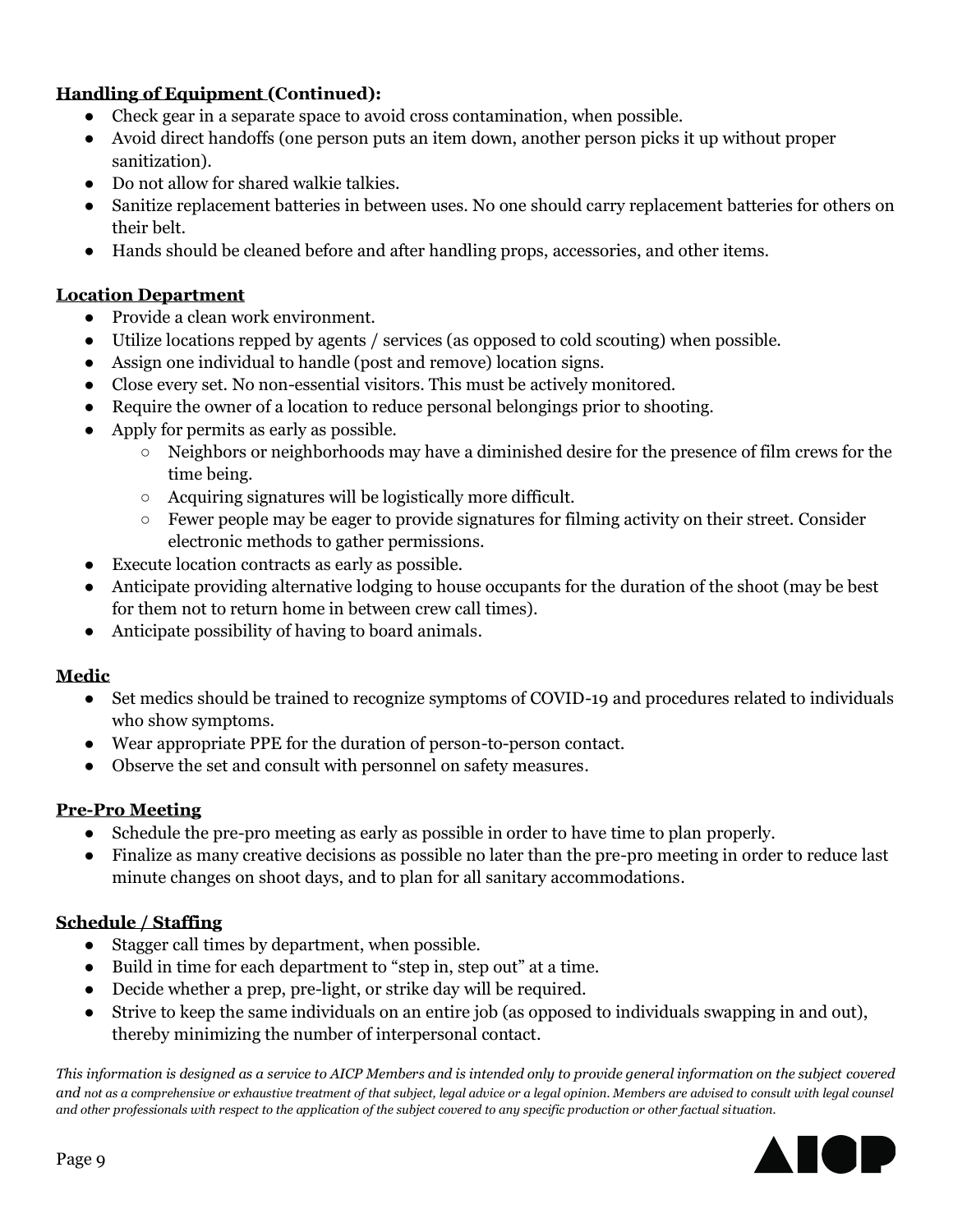#### **Script Supervisor**

- Provide a separate monitor when possible.
- Provide an earpiece when required.

#### **Sound Department**

- PPE must be worn for the duration of person-to-person contact.
- Disinfect Comteks before and after each use.
- Label Comteks with the name of the user.
- Disinfect Lav mics and transmitters before and after each use.
- Replace Lav mounting components that cannot be thoroughly cleaned.
- Consider utilizing boom-only audio (as opposed to rigging Lav mics).
- Click [here](https://images.magnetmail.net/images/clients/AICP/attach/Guidelines/GUIDELINES_L695GuidelinesComm.pdf) to view detailed recommendations from IASTE Local 695.

### **Stages / Studio Lots**

- Investigate requirements for cast/crew entry to stages.
- Plan for extra security/screening time for gate entry.
- Discuss sanitary practices performed or provided by studio operations staff.
- Understand all differing requirements of staffing, catering and access for each facility.
- Prepare for quarantine measures at a multi-stage facility where other productions may be taking place.

### **Talent**

### **Actors / Extras**

- Consider a temporary barrier between actors while establishing marks and positions.
- Consider alternate shot set-ups, camera angles, lenses, etc. to allow for maximum separation.
- Consider the number of Extras required.
- Provide ample space and infrastructure for Extras holding areas.
- Manage paperwork digitally. If not feasible, provide a pen for each Extra to keep while completing paperwork.
- Prep and execute talent paperwork digitally when possible.
- Provide actors with extra tender loving care. Remember, they have to give an on-screen performance.

## **Minors**

- Allow ample time for permitting.
- Notify guardians to not bring non-essential persons.
- Provide ample space and infrastructure for schooling.
- Confirm you have PPE that fits minors.
- Provide PPE for teachers and guardians.
- Provide extra attention for children to ensure they follow safety guidelines.
- Avoid doing hair or make-up unless absolutely necessary.

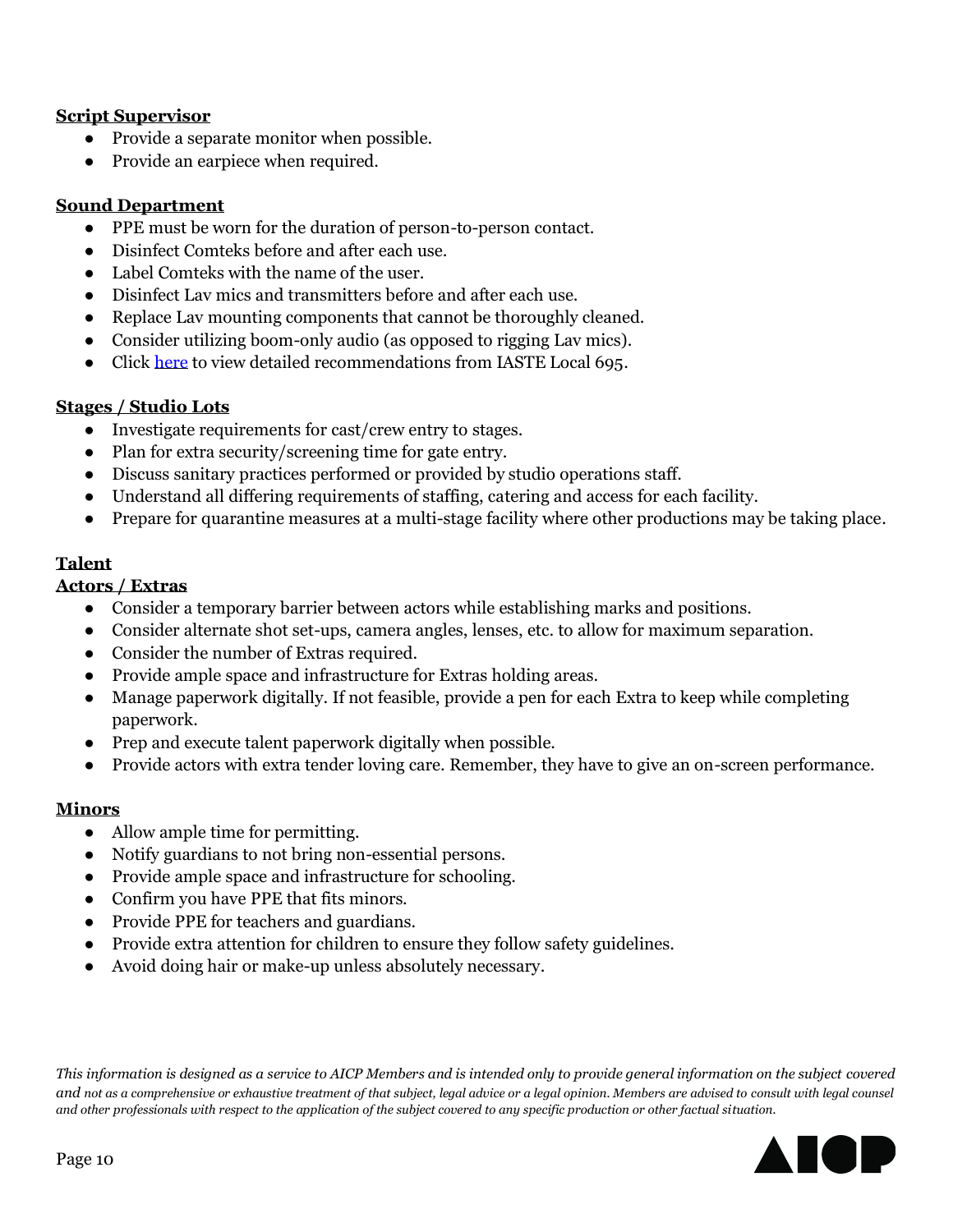### **Transportation Department**

- Limit number of people in a passenger van at one time.
- Consider a higher-capacity bus for shuttling, to allow for social distance.
- Allow time for people who prefer to walk from crew parking to set rather than be shuttled.
- Add signage to the van exterior identifying maximum capacity and requiring all personnel wear masks.
- Keep windows down to promote ventilation (weather permitting).
- Additional shuttle trips will be necessary.
- Commit to one driver per vehicle when possible.
- Stakebeds may be required to transport cross-loaded equipment from crew parking to the location.
- Consider type of vehicle when determining number of persons allowed:
	- One person per row
	- $\circ$  Truck cab with a second row: Driver plus passenger in back on opposite side
	- Cube Truck: Driver only
	- Golf Cart: Driver plus one person in back.
	- Vehicles should have non-toxic disinfectants and appropriate disposal readily available.
- The following high-touch surfaces should be cleaned:
	- Door handles (inside and out)
	- Steering wheels, gear shift levers, signaling levers, air conditioning controls, and any other items the driver touches regularly
	- $\circ$  Seats, if they are made of a wipeable material such as vinyl. Fabric surfaces should not be wiped.
	- Seat belt buckles
- If physical distancing cannot be maintained and/or a trip of more than 15 minutes duration is anticipated, consider use of face shields (in addition to masks) for passengers and driver.
- Passengers should not sit in the front seat next to the driver.
- Passengers should not sit directly next to each other in a vehicle whenever possible. If spacing allows, ideally only one passenger should be in a row and should stagger seating diagonally, so they are not directly in front of or behind the passenger in the next row.
- Adjust practices to encourage physical distancing, such as staggering start times for drivers, to prevent crowding at pickup/drop-off locations.
- If staff need to travel between workplaces in vehicles such as vans, maintain physical distance wherever possible. Larger vehicles may be able to accommodate physical distancing by using a seat configuration that maximizes distance between people.
- One person per seat row in all vehicles (e.g. 5 including driver in 15 pass).
- In multi-passenger vehicles such as vans or buses, load the vehicle from back to front, and unload from front to back. The driver should be the last one to board.

## **Travel**

- PPE should be worn for the duration of person-to-person contact.
- If you reside in a city, county or state with a stay-at-home order in effect, you should abide by the legal ordinance(s) governing your jurisdiction.
- Review individual airport and airline requirements for the use of face coverings or other PPE.

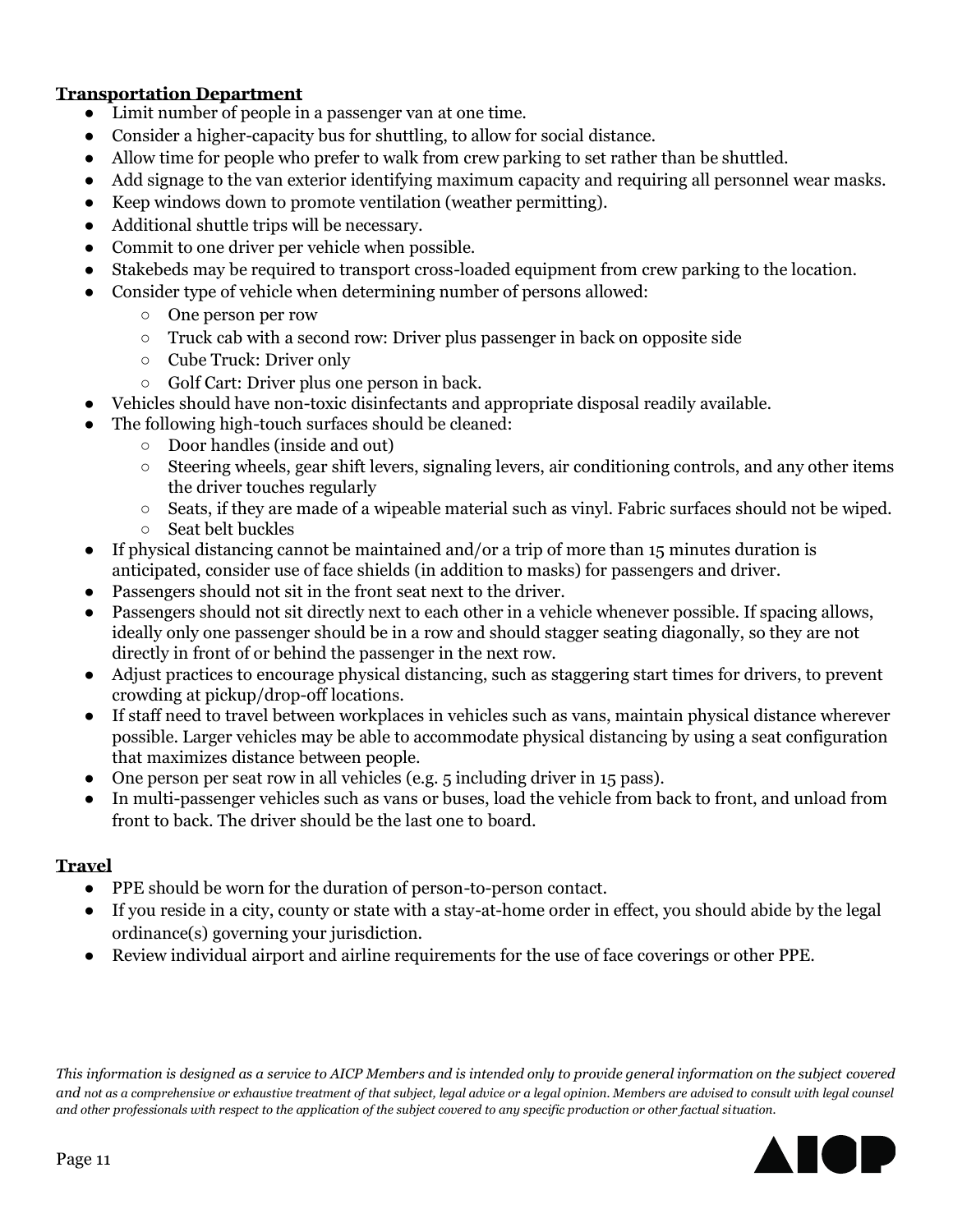### **Travel (Continued): Domestic Travel**

- Review state guidelines for travel restrictions or quarantine requirements. Links to state COVID-19 websites and information on travel, quarantine, and other orders are available via the [Association of](https://coronavirus-astho.hub.arcgis.com/)  [State and Territorial Health Officers.](https://coronavirus-astho.hub.arcgis.com/)
- Review [CDC](https://www.cdc.gov/coronavirus/2019-ncov/travelers/travel-in-the-us.html) guidelines and considerations for domestic travel.

# **International Travel**

- Review the U.S. State Department [Travel Advisory](https://travel.state.gov/content/travel/en/traveladvisories/traveladvisories.html/) for your intended destination, as well as the [COVID-](https://travel.state.gov/content/travel/en/traveladvisories/COVID-19-Country-Specific-Information.html)[19 Country Specific Information.](https://travel.state.gov/content/travel/en/traveladvisories/COVID-19-Country-Specific-Information.html)
- Travel may be severely disrupted, and you may be forced to remain outside of the United States for an indefinite time frame with limited assistance from the U.S. Government.
- Review the [U.S. Embassy](https://www.usembassy.gov/) website of the country you plan to travel to in order to determine if there are any entry restrictions or quarantine requirements for U.S. citizens.
- For travelers returning to the U.S., review [U.S. Department of Homeland Security](https://www.dhs.gov/news/2020/03/13/department-homeland-security-outlines-new-process-americans-returning-certain) guidelines, entry restrictions, and quarantine requirements.
- Review [CDC](https://www.cdc.gov/coronavirus/2019-ncov/travelers/map-and-travel-notices.html) health advisories and travel recommendations by country.
- Review [CDC](https://www.cdc.gov/coronavirus/2019-ncov/travelers/after-travel-precautions.html) guidelines for returning from international travel.
- Review any World Health Organization [\(WHO\)](https://www.who.int/health-topics/coronavirus#tab=tab_1) specific guidance for countries/regions you will be visiting.

## **Video Village**

- Encourage the use of a remote video village to be used whenever possible.
- Locate the physical video village in a designated area that is only accessed by the Agency / Client team.
- Provide for audio feedback between video village and set.
- Set up chairs 6 feet apart (when a physical video village is required).
- Consider easily cleaned furnishings.

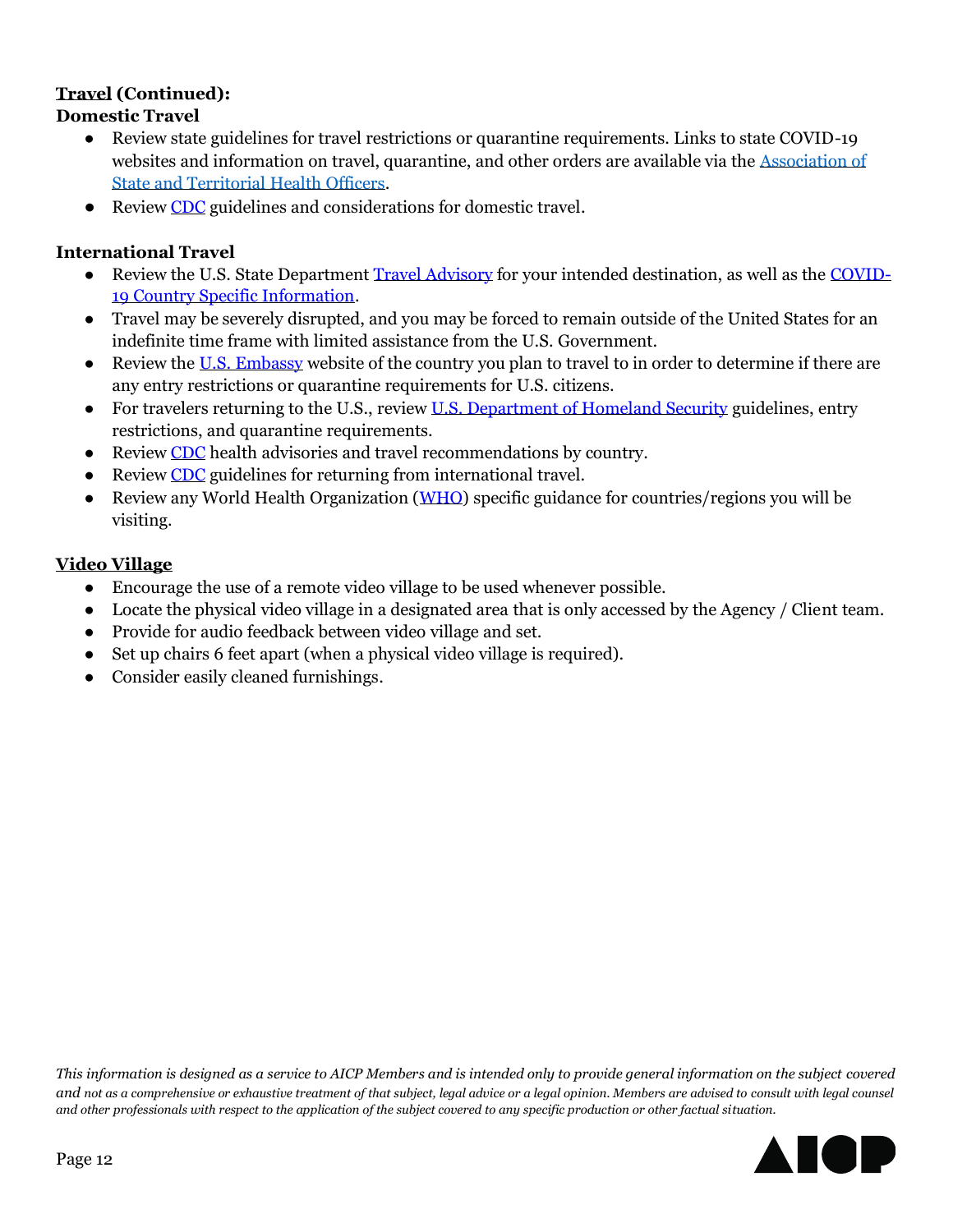### **Wardrobe Department**

- Wear appropriate PPE for the duration of person-to-person contact.
- Wear PPE when preparing the wardrobe.
- Plan wardrobe ahead of shopping / pulling from rental houses.
	- $\circ$  Use PPE when looking through garments in rental houses and retail stores.
	- Anticipate delays at rental houses and retail stores.
	- Review current retail return and exchange policies.
- Book talent as early as possible, and get sizes as early as possible.
- Encourage remote alternatives to stages for selecting wardrobe.
- Stagger talent appointments for fittings.
- Sanitize jewelry and glasses with appropriate, non-damaging cleaning solutions.
- Consider having actors arrive in their own wardrobe, as much as possible.
- Assign one person to take fitting photos.
- Costumes and outfits should be bagged up individually, by performer.
- Seek permission from Clients to allow actors to keep purchased wardrobe.
- Use of antimicrobial floor mats and surfaces treated with bio-barrier coatings.

### **Unions & Guilds**

If working with Union or Guild represented employees, be mindful of requirements as outlined in the agreement(s) you are signatory to. Reasonable discussions should lead to practical solutions when analyzing new scenarios in these unprecedented times. Submit a set of your company guidelines, procedures, and/or protocols to applicable unions prior to employing personnel.

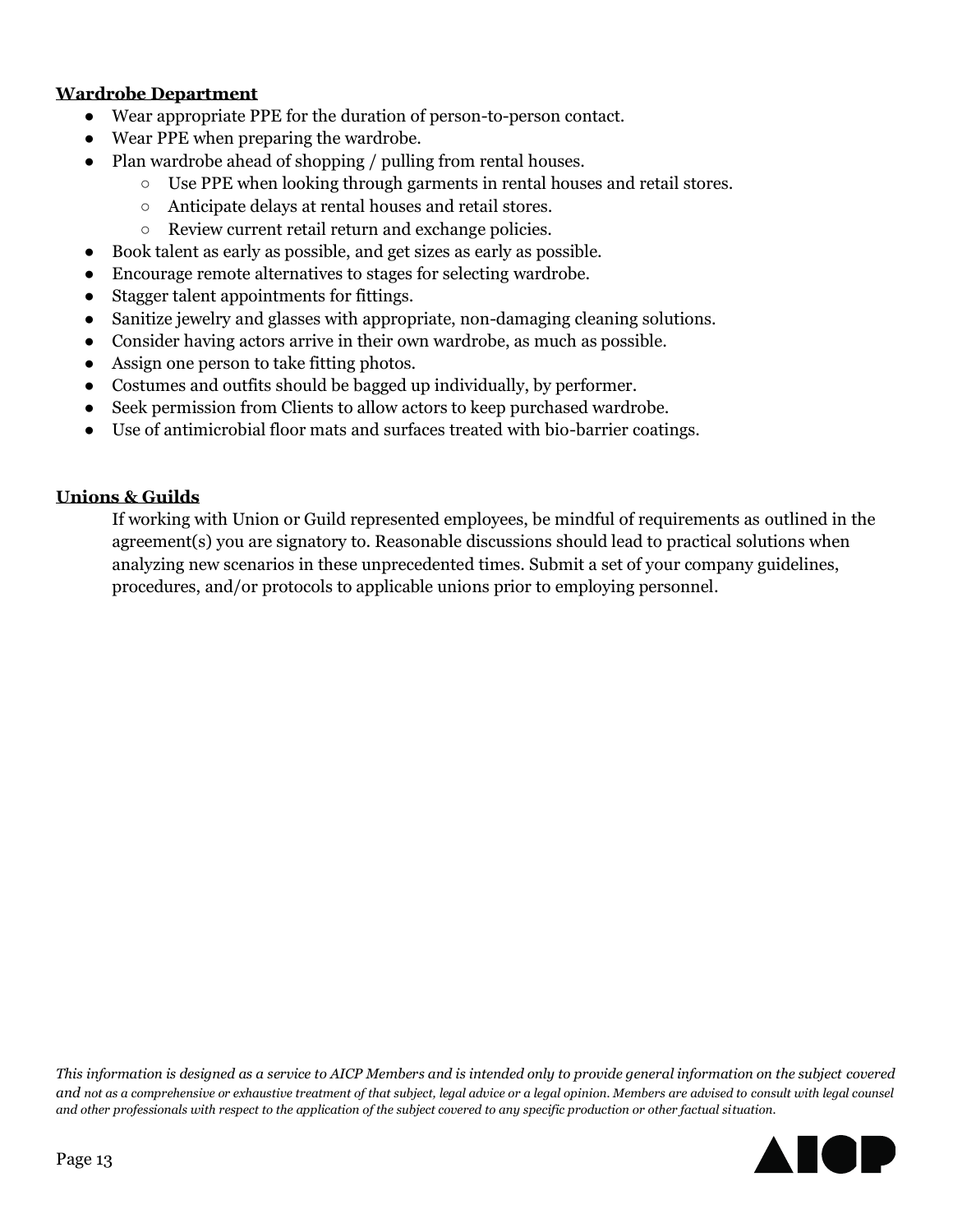## **POST PRODUCTION SPECIFIC CONSIDERATIONS**

# **General Studio Procedures**

- Consider assigning defined roles to specific employees, for example:
	- **Compliance Assistant:** Assures that all employees, visitors, clients are aware of protocols and are following them. Has responsibility for education of freelance workers in new protocols.
	- **PPE Manager:** Maintains current knowledge of PPE use, quantities, stock, location, disposal.
	- **Deliveries Manager:** Administers receipt of and the sanitizing of all items arriving in the workplace such as packages, couriers, food, etc.
	- **Food Distribution**: Strictly limits those responsible for serving food, using the strict sanitized processes.

## **Supervised Sessions**

- Assign workstations and disallow sharing of equipment, computer peripherals (keyboards, mice, Wacom tablets, etc.).
- Establish methodology for determining maximum suite occupancy for sessions and post clearly in each suite. Limit session attendance to match occupancy guideline.
- Consider a staggering schedule of supervised sessions to minimize studio occupancy.
- Maintain a list of session attendees sorted by the rooms they occupy.
- Consider steps to meet all guidelines for ventilation of suites with closed doors.
- Schedule supervised sessions based on maximum capacity allowed to maintain adequate social distancing.

# **Client Requirements / Session Preferences**

- Discuss with the client any corporate policies they may have for in-person meetings.
- Consider offering hybrid approaches to supervised sessions such as:
	- Artist in facility / Client remote supervising
	- Artist Remote / Client in facility
	- Artist and Client remote, Editorial Assistant in facility
	- Limited number of in-person sessions to be allocated as desired (i.e.: approvals only, approvals & conform, etc.)

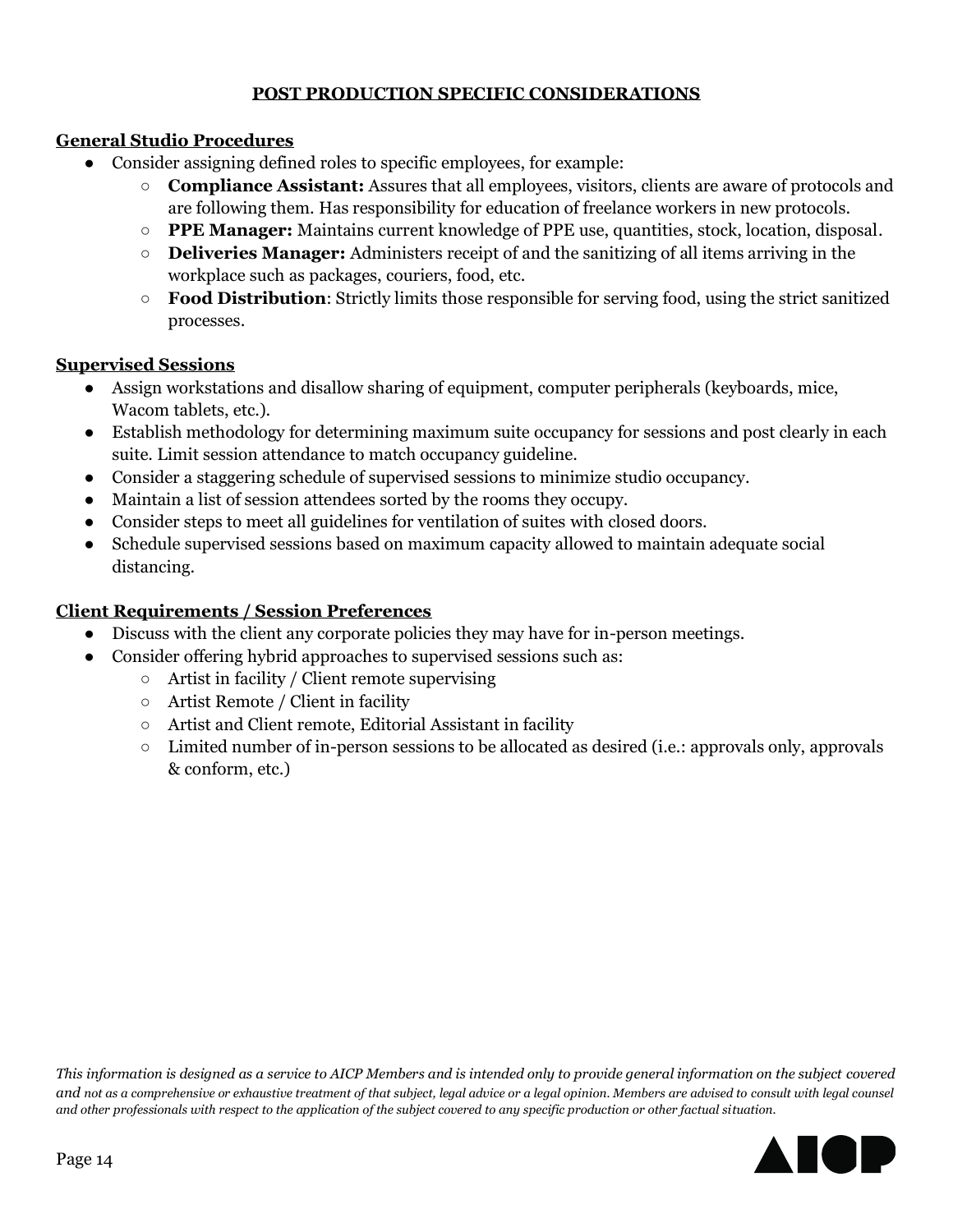### **Social Distancing**

- Create a policy for the studio and conduct regular counts of occupants per floor, per session and per office throughout the day.
- Maintain count of occupants at reception and post clearly visible maximum occupancy signage at entrance.
- Wherever the potential exists for lines to form, it may be helpful to mark 6' separation increments (kitchen, bathrooms, elevator banks, emergency exits, etc) to aid in social distancing.
- In all open work spaces or bullpens, consider alternate layouts, such as alternate desks / workspaces in a checkerboard pattern, disable alternating desks, or remove them entirely if they do not allow for recommended social distance.
- Consider how to maximize usage of studio floor plan to spread out all personnel.
- If possible, add panels between desks including height adjustable panels for sit / stand desks.
- Specify permanent seat assignments for all personnel.
- Reduce capacity of larger existing spaces—e.g., remove some chairs from conference rooms and post new maximum capacity.